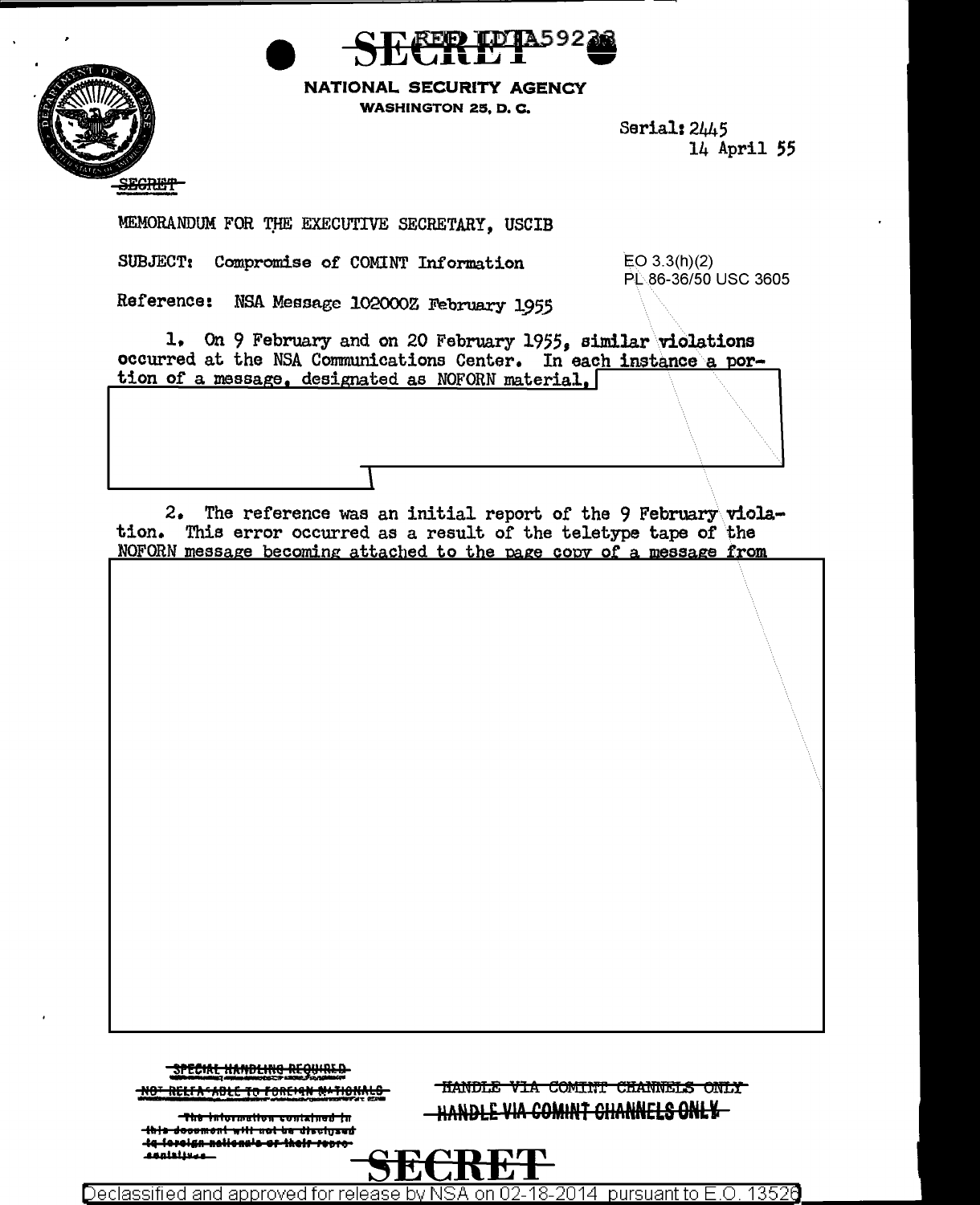

 $EO(3.3(h)(2))$ PL 86-36/50 USC 3605

<del>Secret</del>

ł

Serial: ?<sup>44</sup> Anril 55

of the evening watch. The oncoming operator wis informed by the departing operator that the subject message was the next to be transmitted. Assuming that the tape and page zopy of the message had already been properly checked by the operator he had just relieved. the evening watch operator proceeded to transmit the NOFORN message to

from the National Gecurity Agency, that the procedure there is for the operator to destroy immediately messages "busted" by a transmitting station, unauthorized distribution of the NOFORN information must be assumed. In the first occurrence, materials indicating U.S. ability to extract information from certain sources have been sent to a collaborating COMINT center. In the second occurrence, the text was releaseable but the transmission revealed the designation of a source of intelligence which is classified U.S. Eves Only.

5. A proper check at the transmission point should have revealed these errors and prevented both of these violations. Although Standing Operating Procedure prescribes a check of all tapes prior to transmission, personnel shortages and the current traffic load have interfered with full compliance with this. Moreover, it is not unusual for one operator to be responsible for two full-duplex circuits, as was the case in both these instances. Accordingly, the following corrective actions were taken to reduce the possibility of recurrence:

a. Operators on terminals of circuits to non-U.S. activities have been instructed to check each tape against the page copy prior to transmission to insure that they agree and to scan a sufficient portion. of the heading of the message on the monitor printer to insure that the proper tape is being transmitted.

b. Terminals of circuits to non-U.S. activities have been isolated, and each terminal is manned by a single operator.

It is considered that the above actions constitute presently satisfactory corrective measures in view of current personnel limitations.

6. Statements were taken from the individuals concerned, and they substantiate the facts as reported above.

7. The training program at the NSA Communications Center is comprehensive and well planned. Personnel shortages, however, have interfered with full implementation of it as planned, and the majority of the